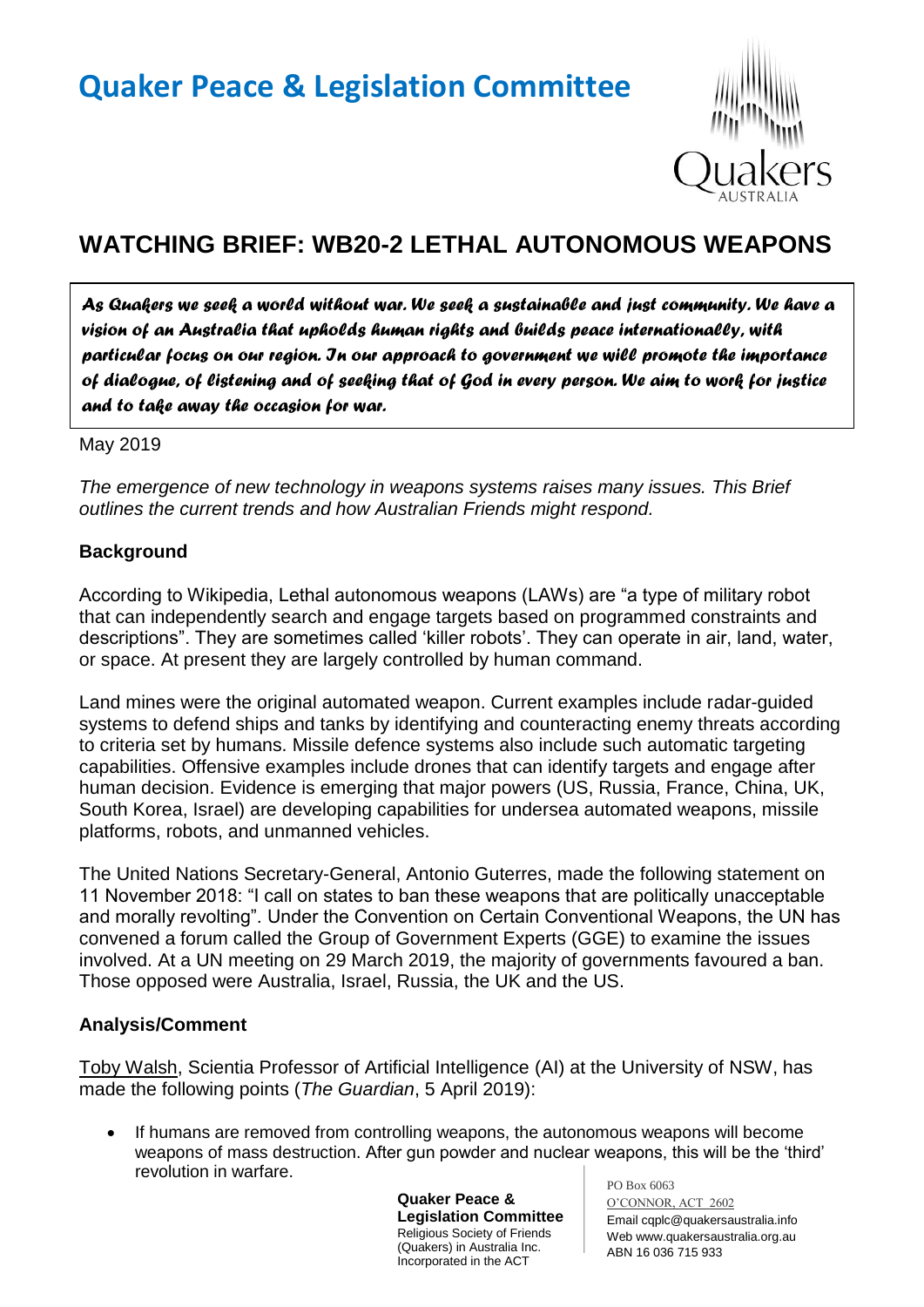- The technology has already reached the point where a computer could replace a soldier in the decision to activate a drone. The same technology that will drive autonomous cars can drive such weapons.
- Autonomous weapons will destabilize the world order. A couple of 3-D printers and modest bank balance will avoid the need for a powerful army.
- We should act now to ban these weapons before they become widespread. The ban on chemical weapons has shown the value of such an approach.
- Over 50 AI and robot researchers from 30 countries have recently declared a boycott of KAIST, a Korean company opening a weapons laboratory to develop autonomous arms.

Major Kathleen McKendrick, former Chief of the General Staff in Britain, has argued that a simple ban 'misses the point' (*Chatham House*, 18 April 2019). The points she makes are:

- International agreement on the best way to address the ethical and legal implications of AI developments is hampered by exaggeration of their potential dangers. The UN's Group of Government Experts (GGE) is the right forum to address the issues, using all available evidence on best practices.
- There are legitimate concerns about the risks of new technologies, and many states already mitigate their use to conform with international humanitarian law and with national control measures over procurement and use.
- Well-designed automated systems under effective human control by well trained and informed operators can enhance adherence to the principles of international law.
- New machines lack moral agency, however sophisticated they are. They cannot assess whether harm and loss to civilians is excessive in relation to military advantage.

The Women's International League for Peace & Freedom (WILPF) has been active on this matter, making statements to UN meetings over several years. It has produced a Guide (see [www.reachingcriticalwill.org\)](http://www.reachingcriticalwill.org/) that makes these points:

- The laws of war and protection of human beings require that humans must be the ones to make decisions about the use of force.
- From a gender perspective, training men (and women) as warfighters tends to break down ethical and moral standards, glorify strength as violence, and remove empathy. Autonomous weapons would create a fighting force "stripped on the empathy, conscience, or emotion that might hold a human soldier back".
- The best solution is a legally binding international treaty to prohibit the development. production, and use of fully autonomous weapons. This is the best way to ensure that meaningful human control is retained over all targeting and attack decisions. The international treaty would also require national legislation from each country, to ensure against the development of killer robots.
- WILPF also believes that technology companies, tech workers, scientists, academics, and others involved in developing artificial intelligence or robotics should pledge to never contribute to the development of fully autonomous weapons. Final institutions such as banks and pension funds should also pledge not to invest money in the development or manufacture of killer robots.

## **Australia**

Lorel Thomas (National Coordinator of SafeGround, and a Victorian Quaker) reports that, despite Australia's claim that it would not allow any weapon that breaks international humanitarian law, it has joined US, Israel, and the UK to be the only proponents of taking no action against these weapons. The Government is sponsoring the Cooperative Research